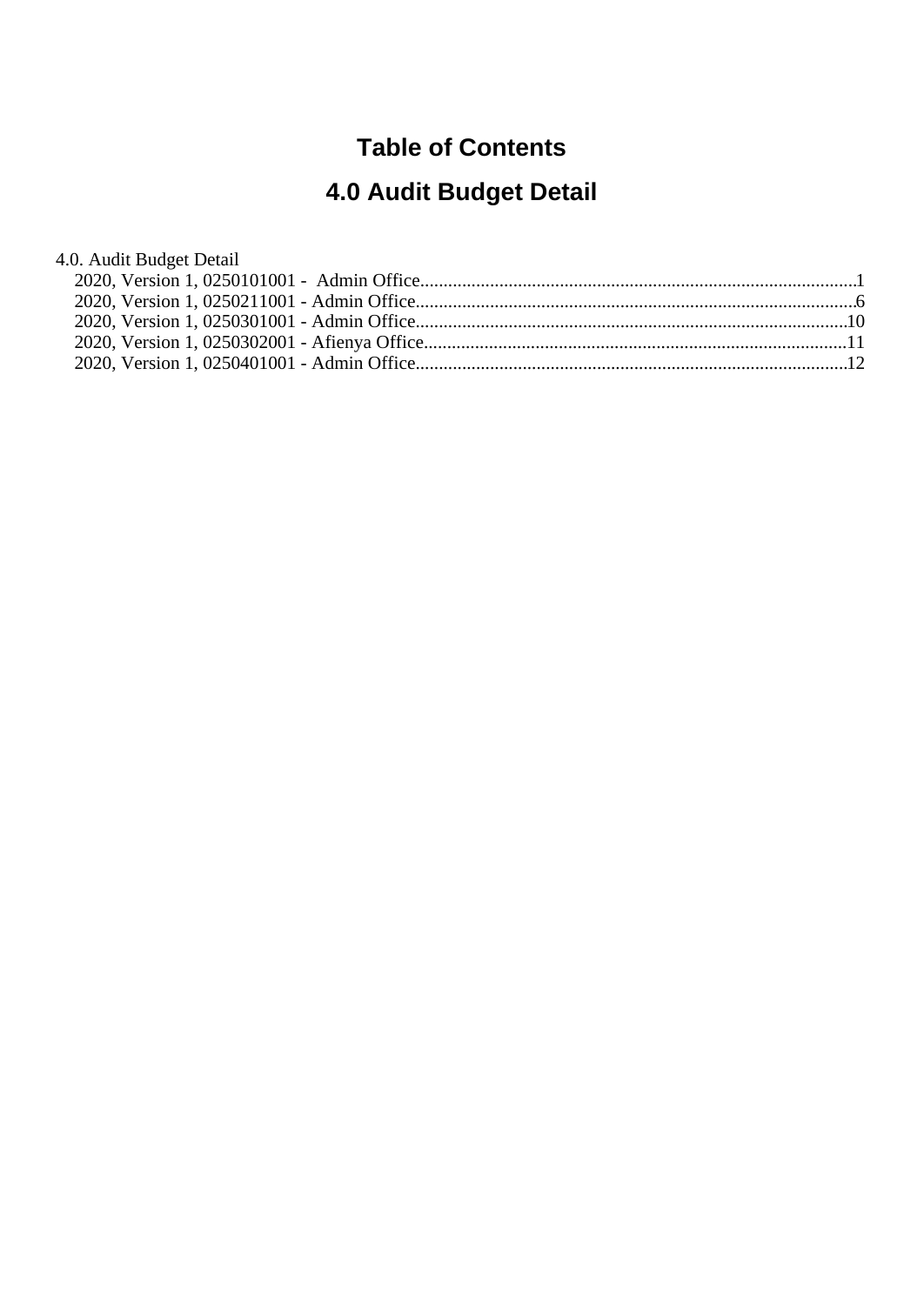<span id="page-1-0"></span>

| 0250101001 - Admin Office                                                      | 16,791,494 |
|--------------------------------------------------------------------------------|------------|
| 11001 - Central GoG & CF                                                       | 16,791,494 |
| 650101 - 4.4 Incr. num. of youth and adults with relevant skills               | 14,108,607 |
| 02501 - Management and Administration                                          | 14,108,607 |
| 02501001 - General Administration                                              | 11,885,449 |
| <b>Unspecified Project</b>                                                     | 11,885,449 |
| 025001 - Participation in local and international competitions                 | 8,060,706  |
| 22105 - Travel and Transport                                                   | 8,060,706  |
| 2210514 - Foreign Travel- Per Diem                                             | 3,260,706  |
| 2210515 - Foreign Travel Cost and Expenses                                     | 4,800,000  |
| 025002 - Participation in local and international youth and sports conferences | 280,000    |
| 22105 - Travel and Transport                                                   | 280,000    |
| 2210514 - Foreign Travel- Per Diem                                             | 120,000    |
| 2210515 - Foreign Travel Cost and Expenses                                     | 160,000    |
| 025004 - Provision of sports facilities                                        | 1,180,000  |
| 31113 - Other structures                                                       | 1,180,000  |
| 3111312 - Sports Stadium                                                       | 1,180,000  |
| 085101 - Internal management of the organisation                               | 2,014,744  |
| 22101 - Materials and Office Consumables                                       | 271,750    |
| 2210101 - Printed Material and Stationery                                      | 85,000     |
| 2210102 - Office Facilities, Supplies and Accessories                          | 54,750     |
| 2210103 - Refreshment Items                                                    | 93,000     |
| 2210105 - Drugs                                                                | 20,000     |
| 2210111 - Other Office Materials and Consumables                               | 19,000     |
| 22102 - Utilities                                                              | 137,130    |
| 2210201 - Electricity charges                                                  | 67,150     |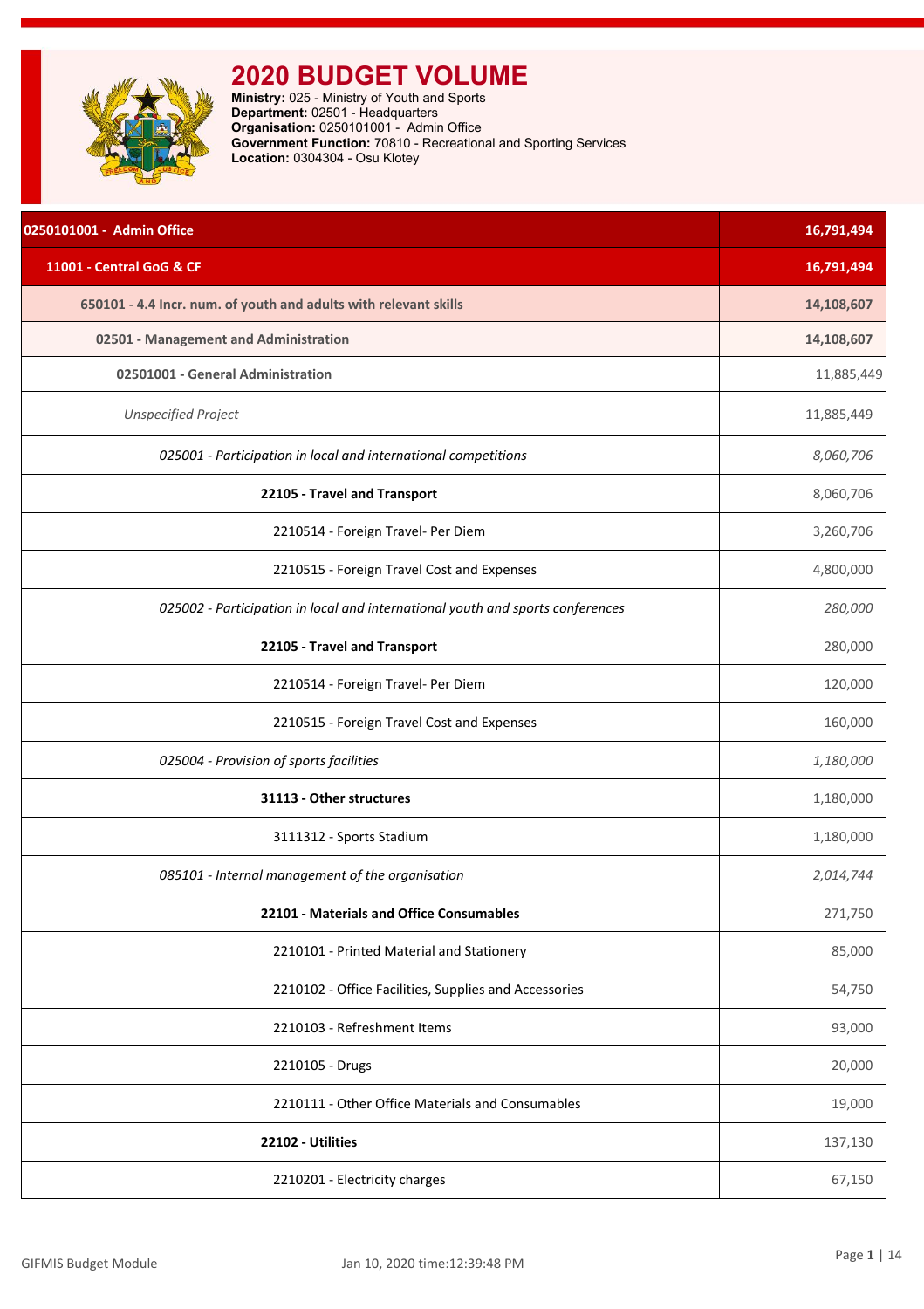

| 2210202 - Water                                                    | 25,140  |
|--------------------------------------------------------------------|---------|
| 2210203 - Telecommunications                                       | 28,890  |
| 2210204 - Postal Charges                                           | 5,650   |
| 2210205 - Sanitation Charges                                       | 6,100   |
| 2210207 - Fire Fighting Accessories                                | 4,200   |
| 22103 - General Cleaning                                           | 23,500  |
| 2210301 - Cleaning Materials                                       | 12,000  |
| 2210302 - Contract Cleaning Service Charges                        | 11,500  |
| 22105 - Travel and Transport                                       | 766,400 |
| 2210502 - Maintenance and Repairs - Official Vehicles              | 266,000 |
| 2210503 - Fuel and Lubricants - Official Vehicles                  | 220,000 |
| 2210505 - Running Cost - Official Vehicles                         | 280,400 |
| 22106 - Repairs and Maintenance                                    | 139,820 |
| 2210603 - Repairs of Office Buildings                              | 47,820  |
| 2210604 - Maintenance of Furniture and Fixtures                    | 30,000  |
| 2210605 - Maintenance of Machinery and Plant                       | 40,000  |
| 2210606 - Maintenance of General Equipment                         | 22,000  |
| 22107 - Training, Seminar and Conference Cost                      | 648,144 |
| 2210702 - Seminars/Conferences/Workshops/Meetings Expenses -Foreig | 144,744 |
| 2210706 - Library and Subscription                                 | 33,400  |
| 2210708 - Refreshments                                             | 80,000  |
| 2210709 - Seminars/Conferences/Workshops - Domestic                | 390,000 |
| 22109 - Special Services                                           | 13,000  |
| 2210903 - Head of State End of Year Activities                     | 10,000  |
| 2210908 - Property Valuation Expenses                              | 3,000   |
| 22111 - Other Charges and Fees                                     | 15,000  |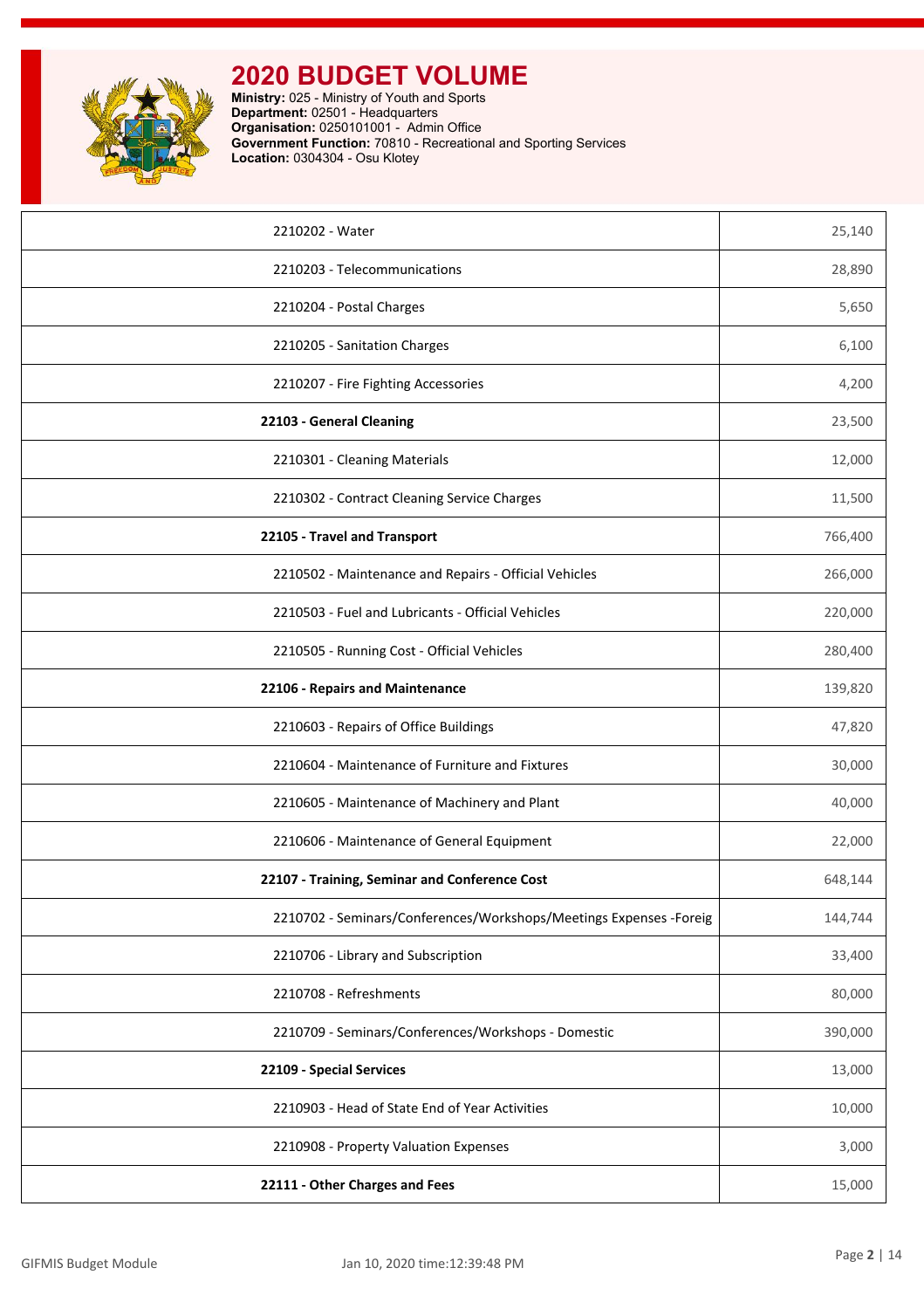| 2211101 - Bank Charges                                         | 9,000   |
|----------------------------------------------------------------|---------|
| 2211103 - Audit Fees                                           | 6,000   |
| 086302 - Acquisition of Immovable and Movable Assets           | 350,000 |
| 31121 - Transport equipment                                    | 350,000 |
| 3112101 - Motor Vehicle                                        | 350,000 |
| 02501003 - Human Resource Development                          | 856,842 |
| <b>Unspecified Project</b>                                     | 856,842 |
| 085206 - Manpower Skills Development                           | 856,842 |
| 22105 - Travel and Transport                                   | 100,000 |
| 2210514 - Foreign Travel- Per Diem                             | 50,000  |
| 2210515 - Foreign Travel Cost and Expenses                     | 50,000  |
| 22107 - Training, Seminar and Conference Cost                  | 358,442 |
| 2210708 - Refreshments                                         | 58,442  |
| 2210709 - Seminars/Conferences/Workshops - Domestic            | 150,000 |
| 2210710 - Staff Development                                    | 150,000 |
| 22108 - Consultancy Expenses                                   | 398,400 |
| 2210804 - Contract appointments                                | 398,400 |
| 02501004 - Policy; Planning; Budgeting; Monitoring; Evaluation | 903,158 |
| <b>Unspecified Project</b>                                     | 903,158 |
| 085301 - Budget Preparation                                    | 95,000  |
| 22107 - Training, Seminar and Conference Cost                  | 95,000  |
| 2210708 - Refreshments                                         | 25,000  |
| 2210709 - Seminars/Conferences/Workshops - Domestic            | 70,000  |
| 085302 - Budget Performance Reporting                          | 30,000  |
| 22107 - Training, Seminar and Conference Cost                  | 30,000  |
| 2210709 - Seminars/Conferences/Workshops - Domestic            | 30,000  |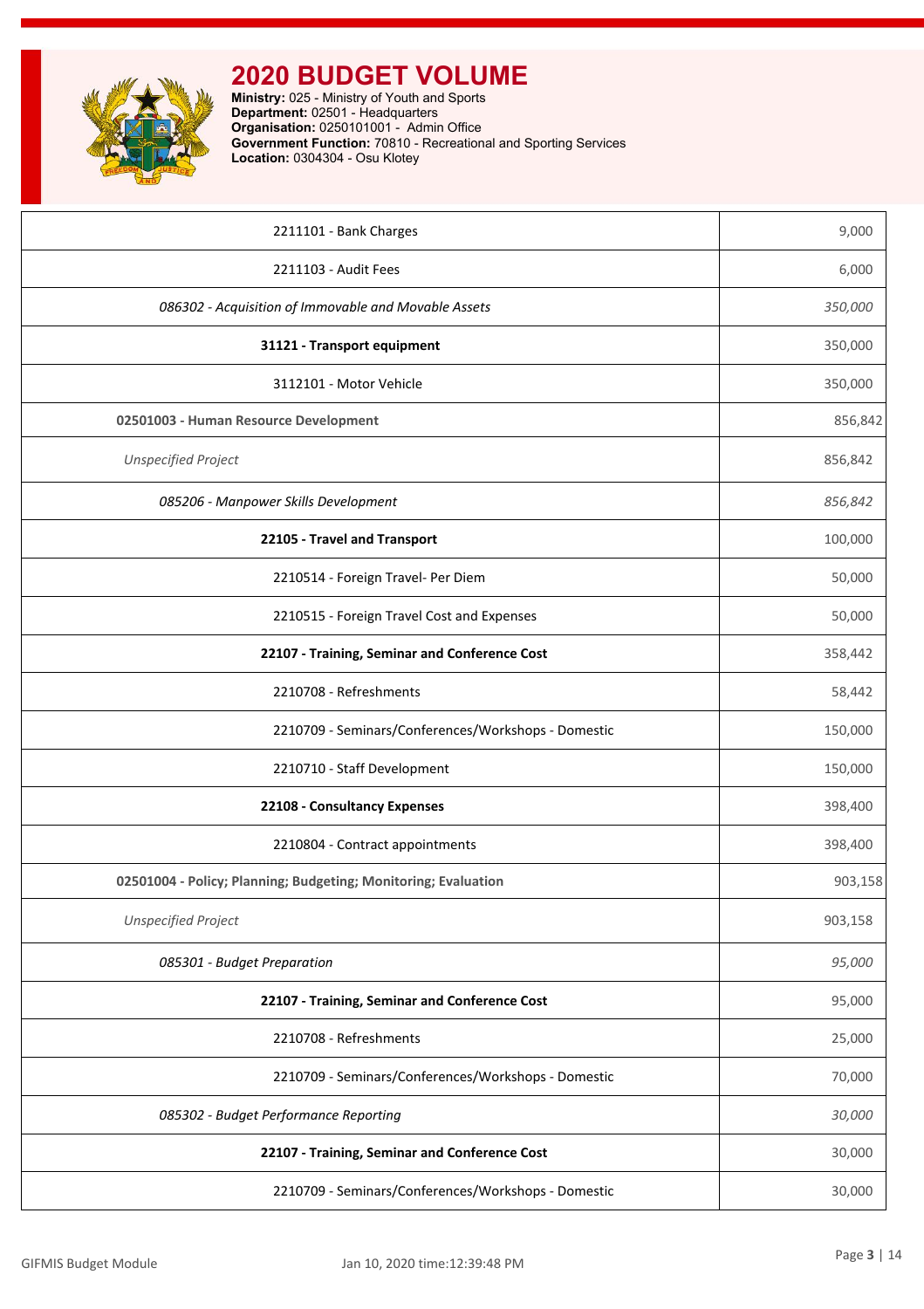

| 085601 - Planning and Policy Formulation                          | 350,000 |
|-------------------------------------------------------------------|---------|
| 22107 - Training, Seminar and Conference Cost                     | 350,000 |
| 2210705 - Hotel Accommodation                                     | 120,000 |
| 2210708 - Refreshments                                            | 50,000  |
| 2210709 - Seminars/Conferences/Workshops - Domestic               | 180,000 |
| 085603 - Policies and Programme Review Activities                 | 428,158 |
| 22105 - Travel and Transport                                      | 60,000  |
| 2210510 - Other Night allowances                                  | 60,000  |
| 22107 - Training, Seminar and Conference Cost                     | 368,158 |
| 2210705 - Hotel Accommodation                                     | 50,000  |
| 2210708 - Refreshments                                            | 78,158  |
| 2210709 - Seminars/Conferences/Workshops - Domestic               | 240,000 |
| 02501005 - Statistics; Research; Information And Public Relations | 463,158 |
| <b>Unspecified Project</b>                                        | 463,158 |
| 086202 - Media Relations                                          | 123,158 |
| 22107 - Training, Seminar and Conference Cost                     | 123,158 |
| 2210711 - Public Education and Sensitization                      | 123,158 |
| 086204 - Publications, Campaigns and Programmes                   | 320,000 |
| 22105 - Travel and Transport                                      | 150,000 |
| 2210514 - Foreign Travel- Per Diem                                | 70,000  |
| 2210515 - Foreign Travel Cost and Expenses                        | 80,000  |
| 22107 - Training, Seminar and Conference Cost                     | 170,000 |
| 2210706 - Library and Subscription                                | 40,000  |
| 2210708 - Refreshments                                            | 20,000  |
| 2210709 - Seminars/Conferences/Workshops - Domestic               | 110,000 |
| 086601 - Workplace HIV/AIDS Policy Formulation and management     | 20,000  |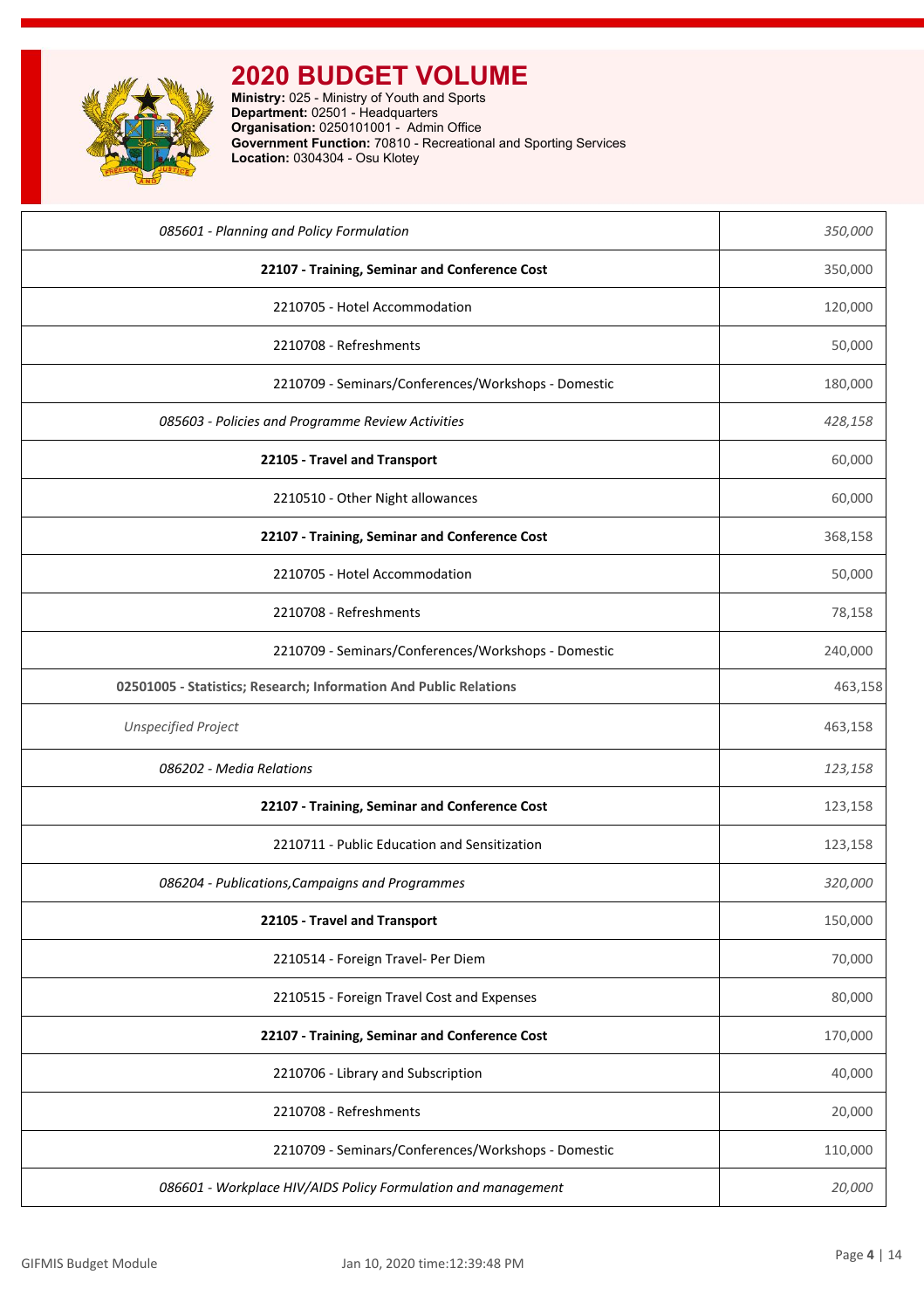

| 22107 - Training, Seminar and Conference Cost         | 20,000    |
|-------------------------------------------------------|-----------|
| 2210709 - Seminars/Conferences/Workshops - Domestic   | 20,000    |
| <b>Unspecified Policy</b>                             | 2,682,887 |
| 02501 - Management and Administration                 | 2,682,887 |
| 02501003 - Human Resource Development                 | 2,682,887 |
| <b>Unspecified Project</b>                            | 2,682,887 |
| <b>Unspecified Operations</b>                         | 2,682,887 |
| 2111001 - Established Post                            | 2,017,055 |
| 21111 - Non Established Post                          | 298,152   |
| 2111104 - Recruitment                                 | 298,152   |
| 21112 - Other Allowances                              | 367,680   |
| 2111213 - Watchman Allowance                          | 45,840    |
| 2111225 - Boards / Committees / Commissions Allownace | 64,397    |
| 2111227 - Clothing Allowance                          | 23,460    |
| 2111233 - Entertainment Allowance                     | 23,460    |
| 2111236 - Housing Subsidy/Allowance                   | 40,704    |
| 2111241 - Per Diem and Inconvenience Allowance        | 79,999    |
| 2111245 - Domestic Servants Allowance                 | 39,360    |
| 2111247 - Utility Allowance                           | 50,460    |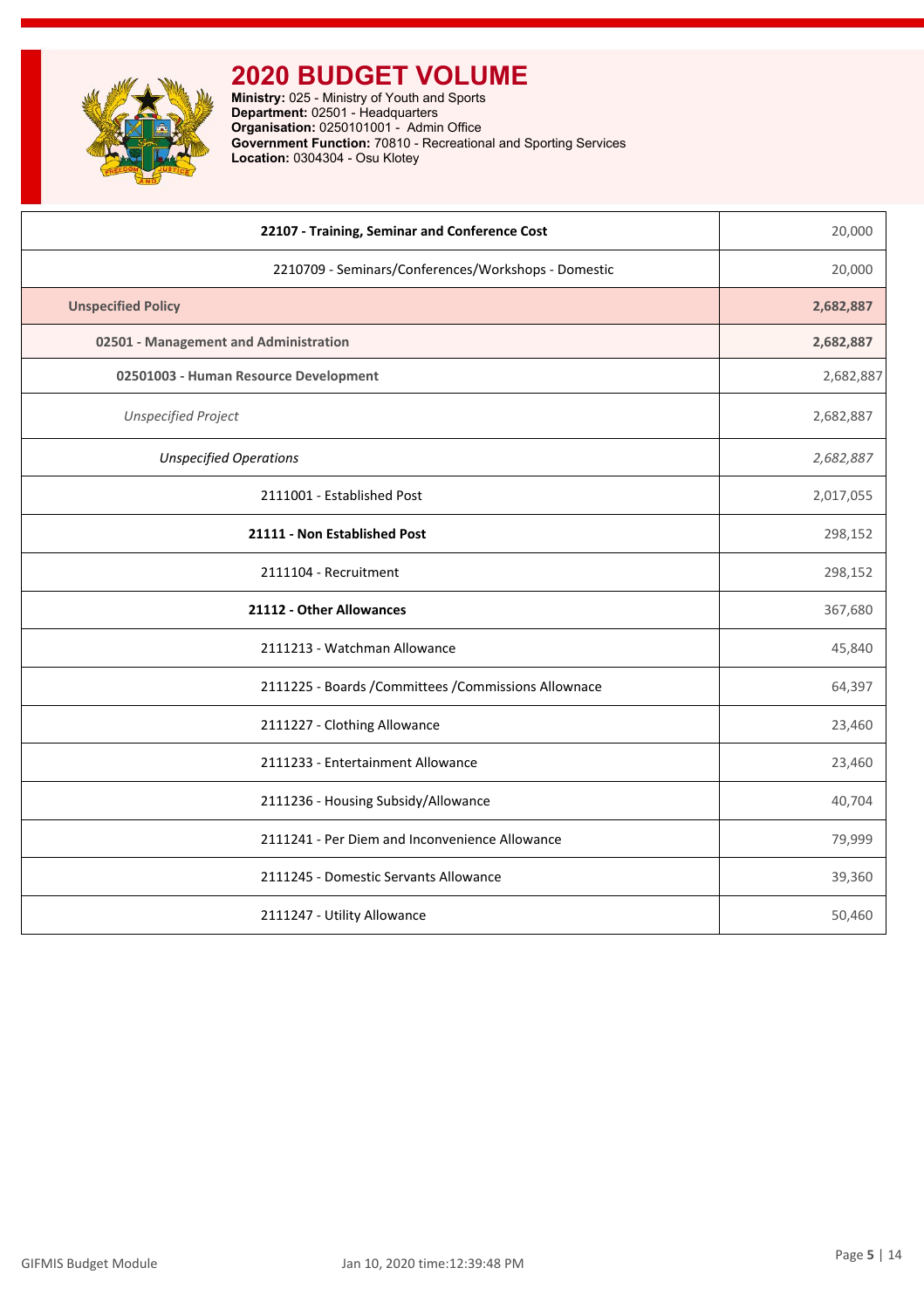<span id="page-6-0"></span>

| 0250211001 - Admin Office                                                    | 12,863,868 |
|------------------------------------------------------------------------------|------------|
| 11001 - Central GoG & CF                                                     | 12,352,727 |
| 650102 - 8.6 Reduce proportion of youth no in empl., edu., or training       | 5,238,107  |
| 02503 - Sports Development                                                   | 5,238,107  |
| 02503002 - Sporting Events Management                                        | 5,238,107  |
| <b>Unspecified Project</b>                                                   | 5,238,107  |
| 025001 - Participation in local and international competitions               | 2,365,520  |
| 22101 - Materials and Office Consumables                                     | 835,000    |
| 2210103 - Refreshment Items                                                  | 135,000    |
| 2210104 - Medical Supplies                                                   | 40,000     |
| 2210113 - Feeding Cost                                                       | 280,000    |
| 2210118 - Sports, Recreational and Cultural Materials                        | 380,000    |
| 22105 - Travel and Transport                                                 | 1,530,520  |
| 2210503 - Fuel and Lubricants - Official Vehicles                            | 30,000     |
| 2210510 - Other Night allowances                                             | 360,000    |
| 2210511 - Local travel cost                                                  | 60,000     |
| 2210513 - Local Hotel Accommodation                                          | 80,000     |
| 2210514 - Foreign Travel- Per Diem                                           | 380,520    |
| 2210515 - Foreign Travel Cost and Expenses                                   | 620,000    |
| 025002 - Participation in local and international youth and sports conferenc | 235,000    |
| 22101 - Materials and Office Consumables                                     | 40,000     |
| 2210113 - Feeding Cost                                                       | 40,000     |
| 22105 - Travel and Transport                                                 | 150,000    |
| 2210514 - Foreign Travel- Per Diem                                           | 70,000     |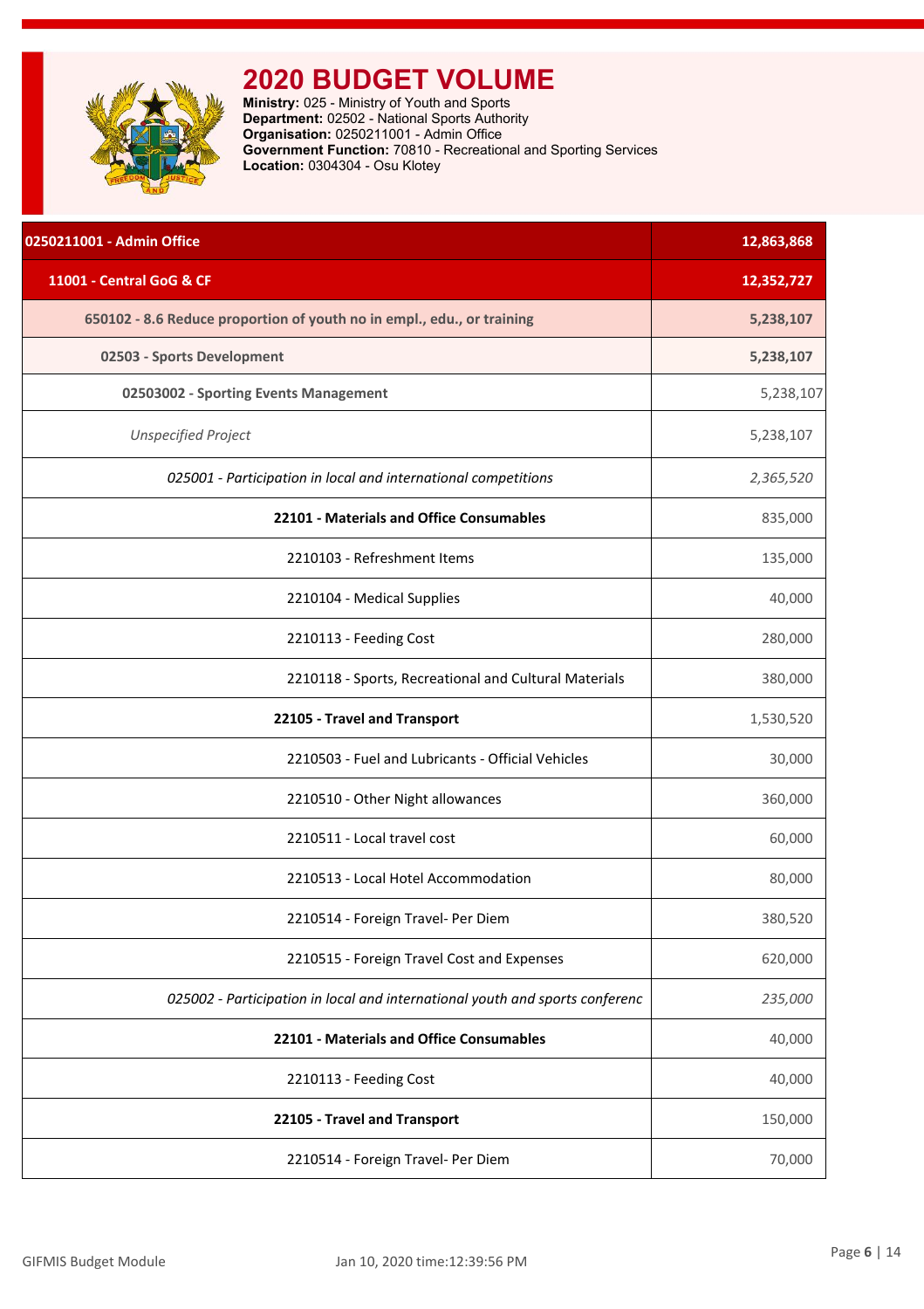

| 2210515 - Foreign Travel Cost and Expenses            | 80,000    |
|-------------------------------------------------------|-----------|
| 22107 - Training, Seminar and Conference Cost         | 45,000    |
| 2210705 - Hotel Accommodation                         | 45,000    |
| 025005 - Capacity Building for Sports Development     | 331,653   |
| 22107 - Training, Seminar and Conference Cost         | 331,653   |
| 2210701 - Training Materials                          | 31,653    |
| 2210704 - Hire of Venue                               | 60,000    |
| 2210705 - Hotel Accommodation                         | 70,000    |
| 2210709 - Seminars/Conferences/Workshops - Domestic   | 170,000   |
| 085101 - Internal management of the organisation      | 2,015,934 |
| 22101 - Materials and Office Consumables              | 800,000   |
| 2210101 - Printed Material and Stationery             | 150,000   |
| 2210102 - Office Facilities, Supplies and Accessories | 150,000   |
| 2210111 - Other Office Materials and Consumables      | 200,000   |
| 2210118 - Sports, Recreational and Cultural Materials | 300,000   |
| 22102 - Utilities                                     | 800,000   |
| 2210201 - Electricity charges                         | 600,000   |
| 2210202 - Water                                       | 200,000   |
| 22103 - General Cleaning                              | 150,000   |
| 2210301 - Cleaning Materials                          | 100,000   |
| 2210302 - Contract Cleaning Service Charges           | 50,000    |
| 22105 - Travel and Transport                          | 265,934   |
| 2210502 - Maintenance and Repairs - Official Vehicles | 100,000   |
| 2210503 - Fuel and Lubricants - Official Vehicles     | 44,626    |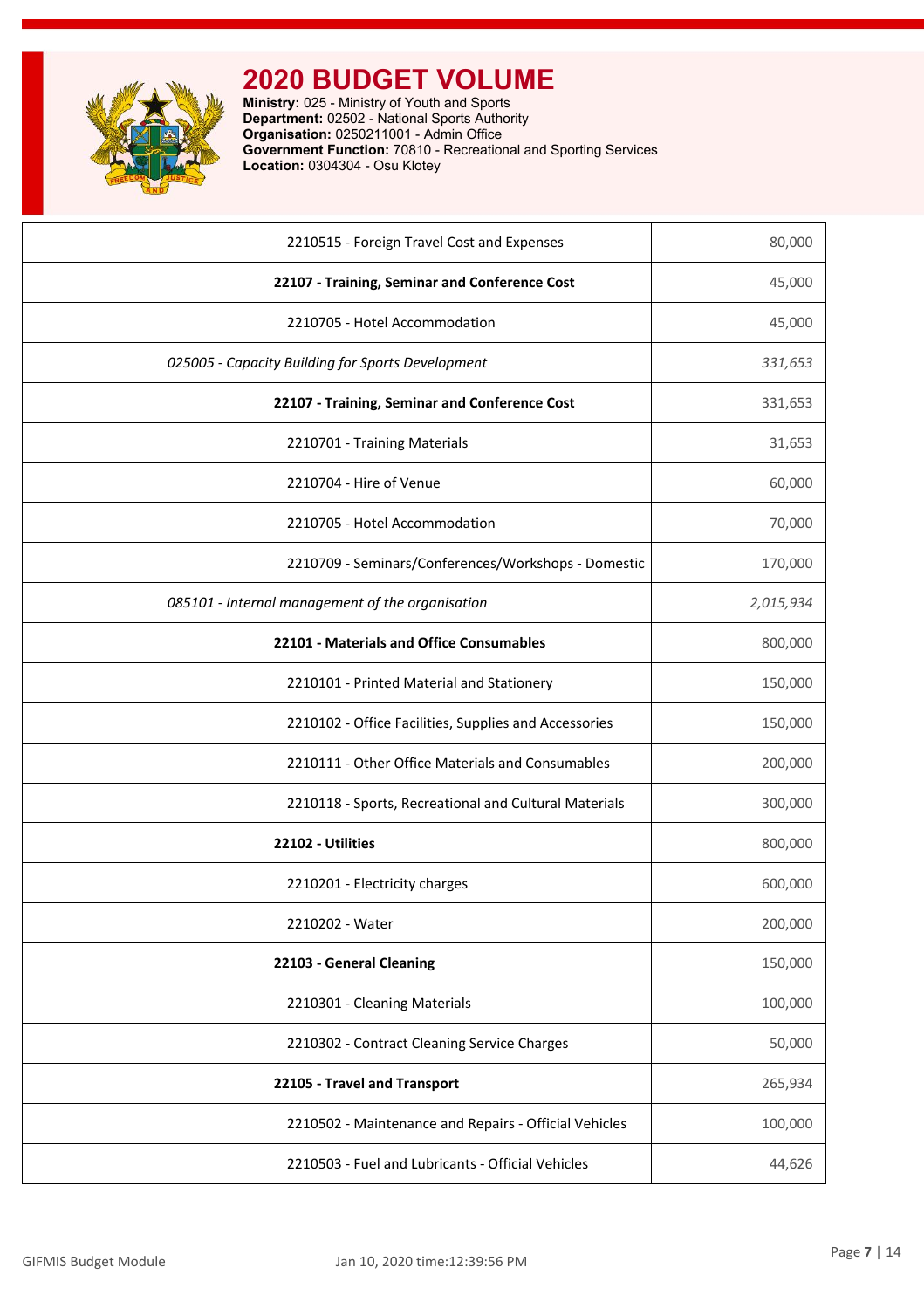

| 2210505 - Running Cost - Official Vehicles                             | 121,308   |
|------------------------------------------------------------------------|-----------|
| 086302 - Acquisition of Immovable and Movable Assets                   | 290,000   |
| 31121 - Transport equipment                                            | 290,000   |
| 3112101 - Motor Vehicle                                                | 290,000   |
| <b>Unspecified Policy</b>                                              | 7,114,620 |
| 02503 - Sports Development                                             | 7,114,620 |
| 02503002 - Sporting Events Management                                  | 7,114,620 |
| <b>Unspecified Project</b>                                             | 7,114,620 |
| <b>Unspecified Operations</b>                                          | 7,114,620 |
| 2111001 - Established Post                                             | 6,830,837 |
| 21111 - Non Established Post                                           | 160,543   |
| 2111104 - Recruitment                                                  | 160,543   |
| 21112 - Other Allowances                                               | 123,240   |
| 2111203 - Car Maintenance Allowance                                    | 25,000    |
| 2111213 - Watchman Allowance                                           | 18,336    |
| 2111227 - Clothing Allowance                                           | 9,384     |
| 2111233 - Entertainment Allowance                                      | 9,384     |
| 2111243 - Transfer Grants                                              | 32,000    |
| 2111245 - Domestic Servants Allowance                                  | 18,336    |
| 2111247 - Utility Allowance                                            | 10,800    |
| 12200 - Non Tax Revenue (NTR) Sources Retained - IGF                   | 511,141   |
| 650102 - 8.6 Reduce proportion of youth no in empl., edu., or training | 511,141   |
| 02503 - Sports Development                                             | 511,141   |
| 02503002 - Sporting Events Management                                  | 511,141   |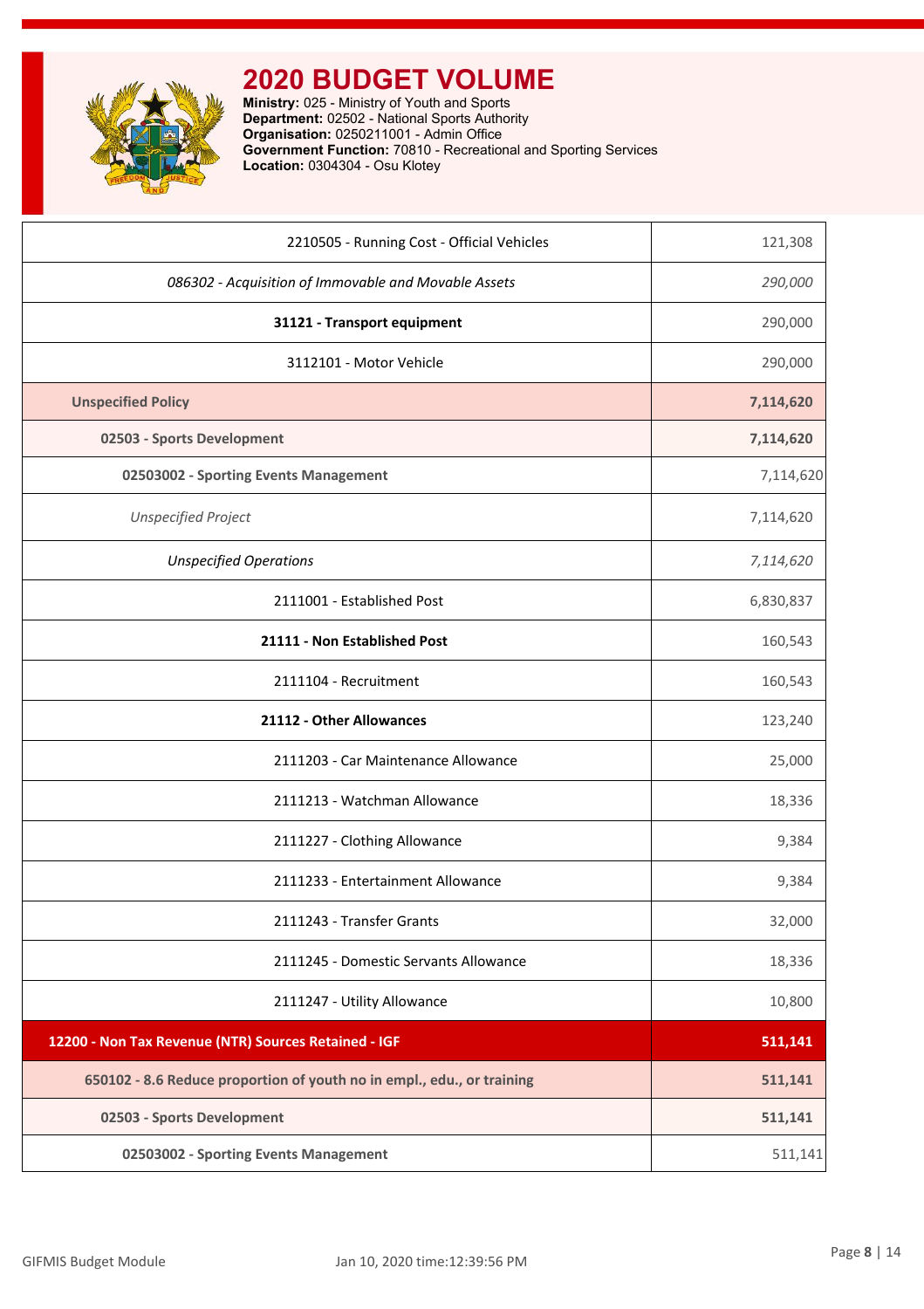

| <b>Unspecified Project</b>                                   | 511,141 |
|--------------------------------------------------------------|---------|
| 025003 - Development and management of sports infrastructure | 511,141 |
| 22101 - Materials and Office Consumables                     | 11,768  |
| 2210106 - Oils and Lubricants                                | 11,768  |
| 22102 - Utilities                                            | 50,000  |
| 2210201 - Electricity charges                                | 50,000  |
| 22103 - General Cleaning                                     | 18,076  |
| 2210301 - Cleaning Materials                                 | 18,076  |
| 22106 - Repairs and Maintenance                              | 431,297 |
| 2210604 - Maintenance of Furniture and Fixtures              | 150,000 |
| 2210605 - Maintenance of Machinery and Plant                 | 50,000  |
| 2210606 - Maintenance of General Equipment                   | 150,000 |
| 2210610 - Maintenance of Drains                              | 20,000  |
| 2210612 - Maintenance of Public Toilet/Urinals/Bath hou      | 61,297  |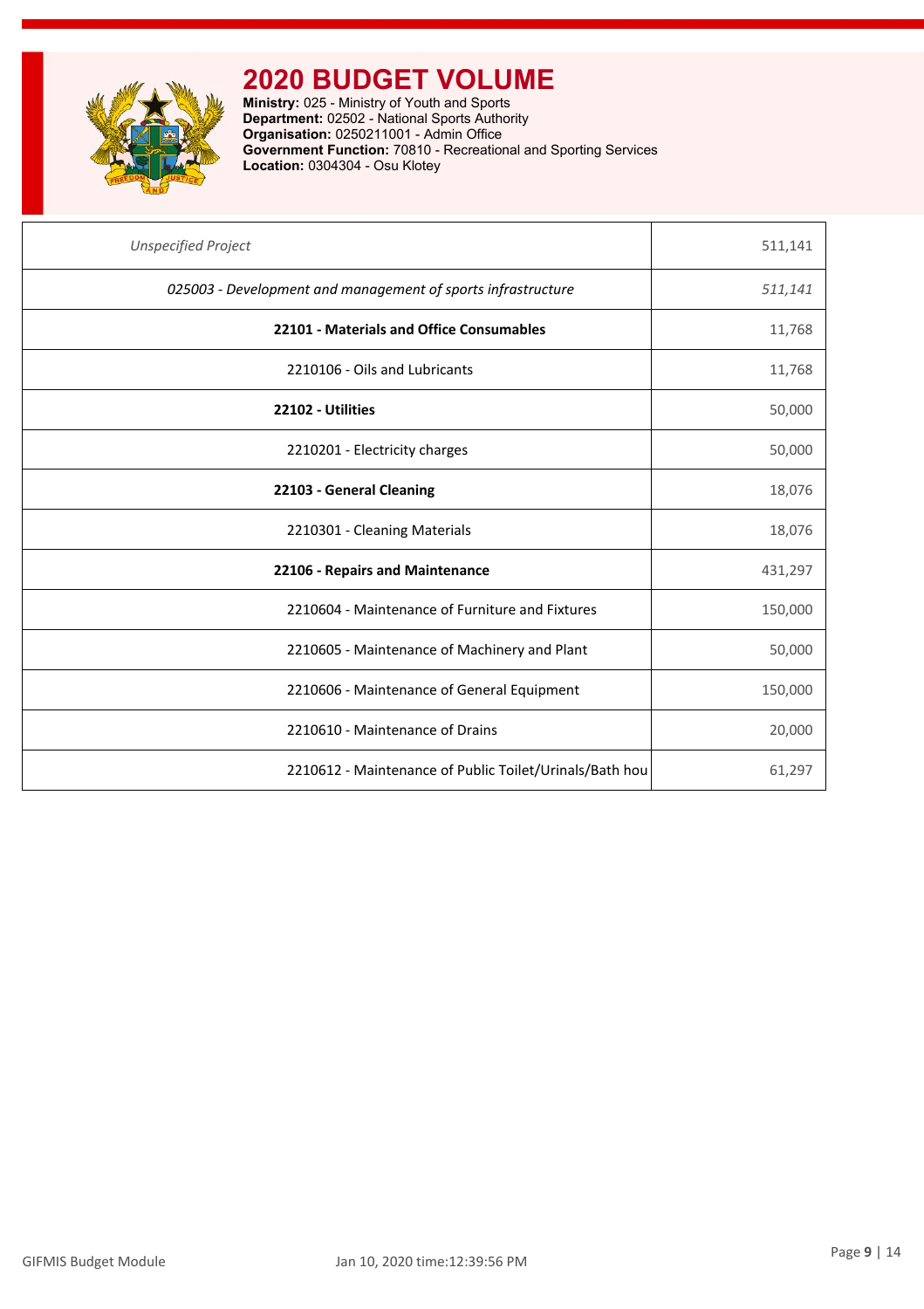<span id="page-10-0"></span>

**Ministry:** 025 - Ministry of Youth and Sports **Department:** 02503 - National Youth Authority **Organisation:** 0250301001 - Admin Office **Government Function:** 70930 - Post-Secondary Nontertiary Education **Location:** 0304304 - Osu Klotey

| 0250301001 - Admin Office                                        | 332,357 |
|------------------------------------------------------------------|---------|
| 11001 - Central GoG & CF                                         | 309,257 |
| 650101 - 4.4 Incr. num. of youth and adults with relevant skills | 309,257 |
| 02502 - Youth Services                                           | 309,257 |
| 02502002 - Youth Capacity Development                            | 309,257 |
| <b>Unspecified Project</b>                                       | 309,257 |
| 025006 - Implementation of National Youth Policy                 | 309,257 |
| 22101 - Materials and Office Consumables                         | 50,000  |
| 2210102 - Office Facilities, Supplies and Accessories            | 50,000  |
| 22107 - Training, Seminar and Conference Cost                    | 259,257 |
| 2210708 - Refreshments                                           | 9,257   |
| 2210709 - Seminars/Conferences/Workshops - Dome                  | 250,000 |
| 12200 - Non Tax Revenue (NTR) Sources Retained - IGF             | 23,100  |
| 650101 - 4.4 Incr. num. of youth and adults with relevant skills | 23,100  |
| 02502 - Youth Services                                           | 23,100  |
| 02502002 - Youth Capacity Development                            | 23,100  |
| <b>Unspecified Project</b>                                       | 23,100  |
| 025006 - Implementation of National Youth Policy                 | 23,100  |
| 22103 - General Cleaning                                         | 3,100   |
| 2210301 - Cleaning Materials                                     | 3,100   |
| 22106 - Repairs and Maintenance                                  | 20,000  |
| 2210604 - Maintenance of Furniture and Fixtures                  | 20,000  |
|                                                                  |         |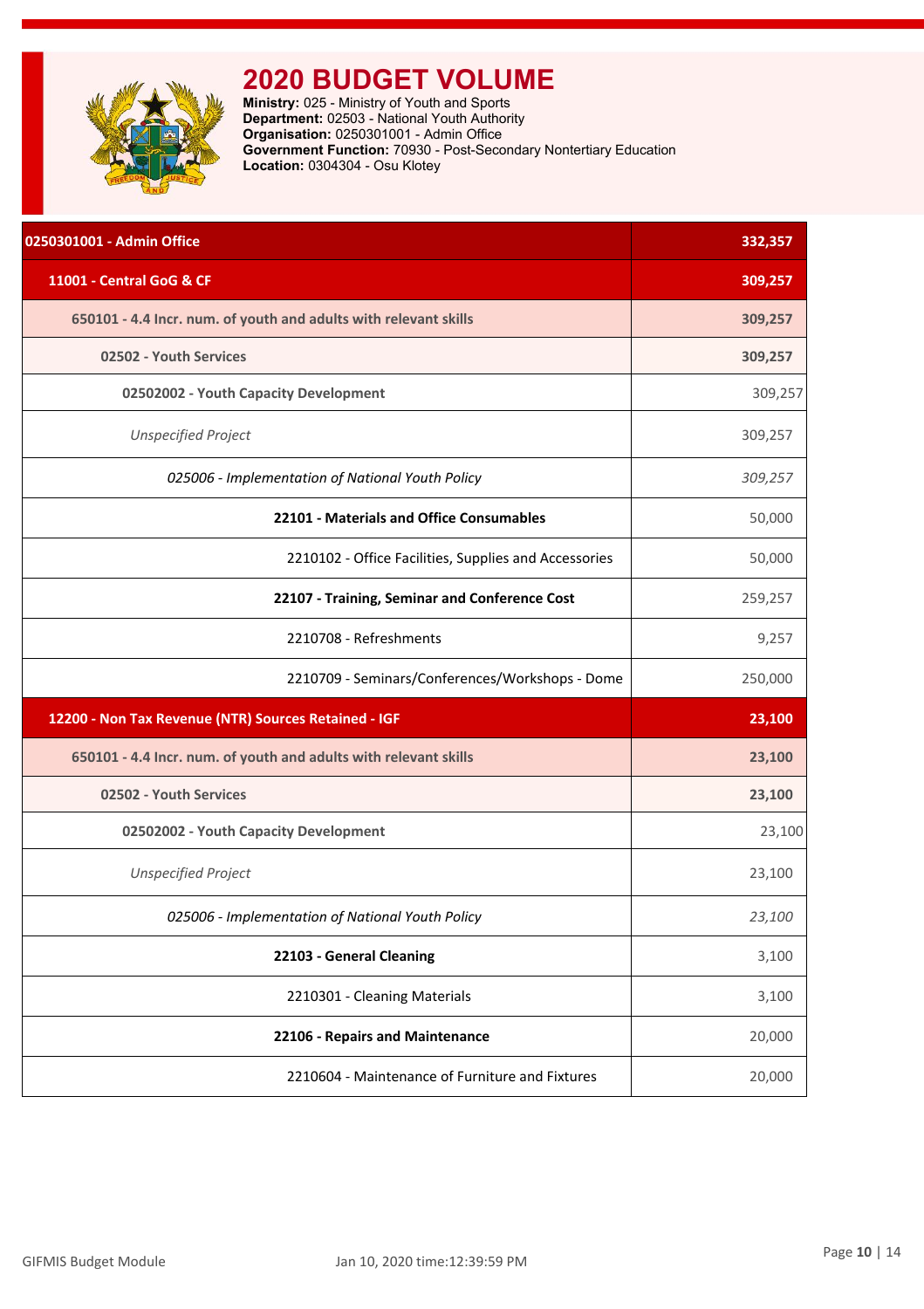<span id="page-11-0"></span>

**Ministry:** 025 - Ministry of Youth and Sports **Department:** 02503 - National Youth Authority **Organisation:** 0250302001 - Afienya Office **Government Function:** 00000 - Unspecified Gov. Function **Location:** 0000000 - UnSpecified Location

| 0250302001 - Afienya Office                  | 7,332,038 |
|----------------------------------------------|-----------|
| 11001 - Central GoG & CF                     | 7,332,038 |
| <b>Unspecified Policy</b>                    | 7,332,038 |
| 02502 - Youth Services                       | 7,332,038 |
| 02502002 - Youth Capacity Development        | 7,332,038 |
| <b>Unspecified Project</b>                   | 7,332,038 |
| <b>Unspecified Operations</b>                | 7,332,038 |
| 2111001 - Established Post                   | 7,107,495 |
| 21111 - Non Established Post                 | 160,543   |
| 2111104 - Recruitment                        | 160,543   |
| 21112 - Other Allowances                     | 64,000    |
| 2111238 - Overtime Allowance                 | 12,000    |
| 2111241 - Per Diem and Inconvenience Allowan | 20,000    |
| 2111243 - Transfer Grants                    | 32,000    |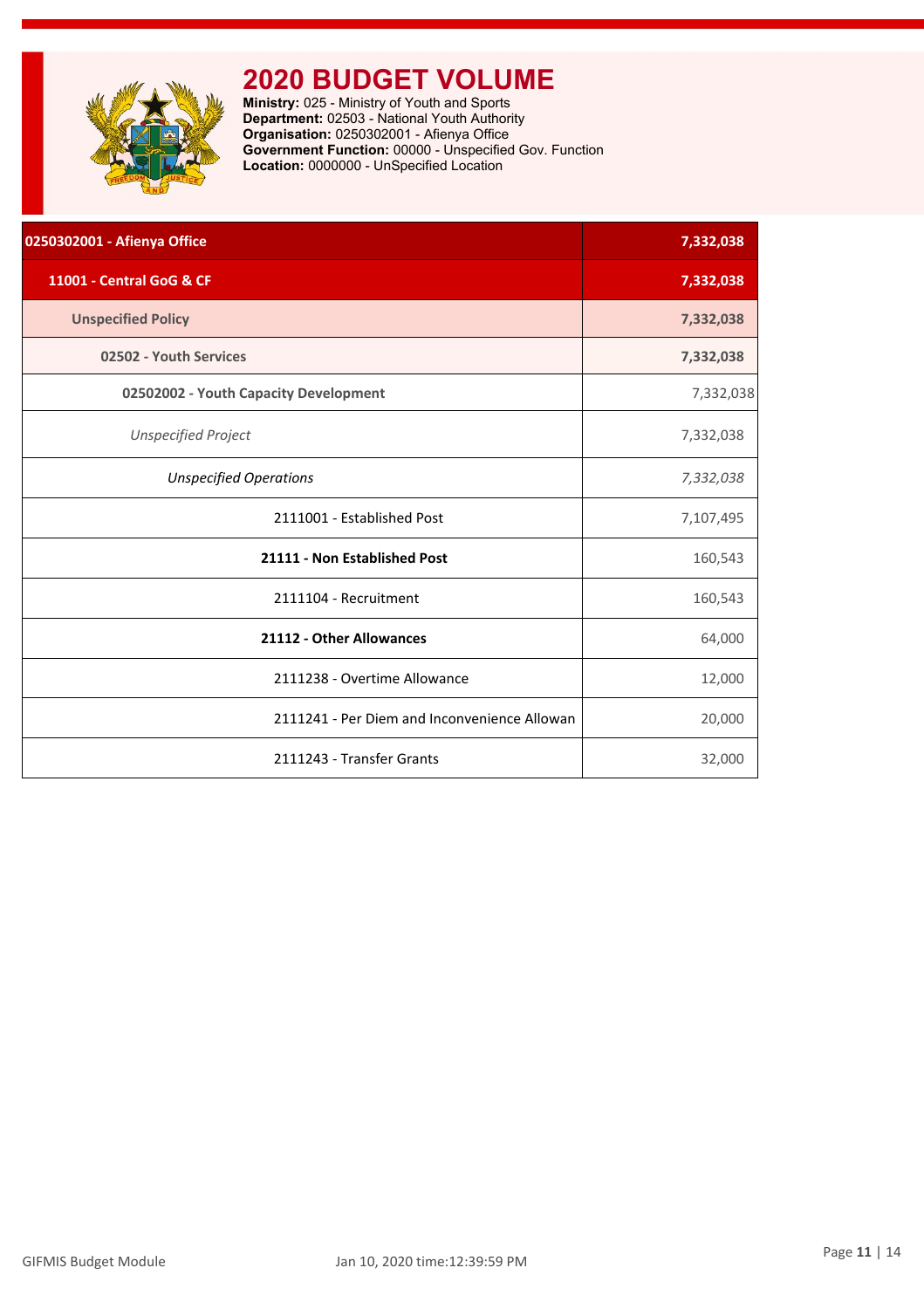<span id="page-12-0"></span>

**Ministry:** 025 - Ministry of Youth and Sports **Department:** 02504 - National Sports College **Organisation:** 0250401001 - Admin Office **Government Function:** 70950 - Education not definable by Level **Location:** 0304304 - Osu Klotey

| 0250401001 - Admin Office                                              | 2,924,397 |
|------------------------------------------------------------------------|-----------|
| 11001 - Central GoG & CF                                               | 2,924,397 |
| 650102 - 8.6 Reduce proportion of youth no in empl., edu., or training | 2,035,540 |
| 02503 - Sports Development                                             | 2,035,540 |
| 02503003 - Sports Human Resource Development                           | 2,035,540 |
| <b>Unspecified Project</b>                                             | 2,035,540 |
| 025001 - Participation in local and international competitions         | 210,000   |
| 22101 - Materials and Office Consumables                               | 150,000   |
| 2210103 - Refreshment Items                                            | 50,000    |
| 2210118 - Sports, Recreational and Cultural Materials                  | 100,000   |
| 22105 - Travel and Transport                                           | 50,000    |
| 2210511 - Local travel cost                                            | 50,000    |
| 22107 - Training, Seminar and Conference Cost                          | 10,000    |
| 2210711 - Public Education and Sensitization                           | 10,000    |
| 025005 - Capacity Building for Sports Development                      | 1,100,540 |
| 22101 - Materials and Office Consumables                               | 800,540   |
| 2210111 - Other Office Materials and Consumables                       | 20,540    |
| 2210113 - Feeding Cost                                                 | 780,000   |
| 22107 - Training, Seminar and Conference Cost                          | 300,000   |
| 2210709 - Seminars/Conferences/Workshops - Dome                        | 300,000   |
| 085101 - Internal management of the organisation                       | 260,000   |
| 22102 - Utilities                                                      | 60,000    |
| 2210201 - Electricity charges                                          | 40,000    |
| 2210202 - Water                                                        | 20,000    |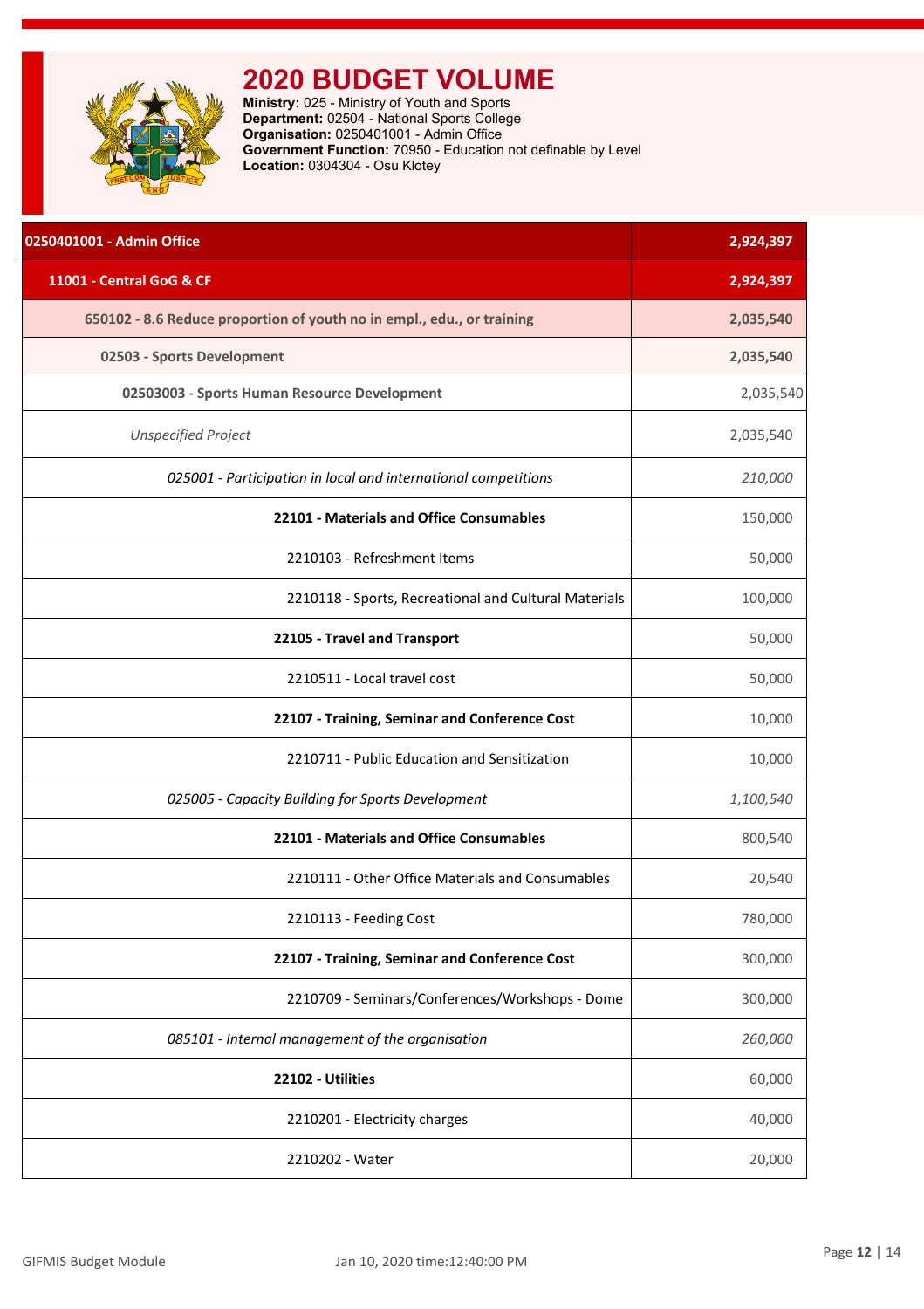

**Ministry:** 025 - Ministry of Youth and Sports **Department:** 02504 - National Sports College **Organisation:** 0250401001 - Admin Office **Government Function:** 70950 - Education not definable by Level **Location:** 0304304 - Osu Klotey

| 22103 - General Cleaning                                                | 40,000  |
|-------------------------------------------------------------------------|---------|
| 2210301 - Cleaning Materials                                            | 40,000  |
| 22105 - Travel and Transport                                            | 100,000 |
| 2210502 - Maintenance and Repairs - Official Vehicles                   | 40,000  |
| 2210503 - Fuel and Lubricants - Official Vehicles                       | 20,000  |
| 2210505 - Running Cost - Official Vehicles                              | 40,000  |
| 22108 - Consultancy Expenses                                            | 60,000  |
| 2210804 - Contract appointments                                         | 60,000  |
| 086301 - Maintenance, Rehabilitation, Refurbishment and Upgrade of exis | 465,000 |
| 22106 - Repairs and Maintenance                                         | 285,000 |
| 2210602 - Repairs of Residential Buildings                              | 200,000 |
| 2210603 - Repairs of Office Buildings                                   | 85,000  |
| 31111 - Residential Buildings                                           | 60,000  |
| 3111103 - Bungalows/Flats                                               | 60,000  |
| 31112 - Nonresidential buildings                                        | 40,000  |
| 3111204 - Office Buildings                                              | 40,000  |
| 31122 - Other machinery and equipment                                   | 80,000  |
| 3112206 - Plant and Machinery                                           | 80,000  |
| <b>Unspecified Policy</b>                                               | 888,857 |
| 02503 - Sports Development                                              | 888,857 |
| 02503003 - Sports Human Resource Development                            | 888,857 |
| <b>Unspecified Project</b>                                              | 888,857 |
| <b>Unspecified Operations</b>                                           | 888,857 |
| 2111001 - Established Post                                              | 783,053 |